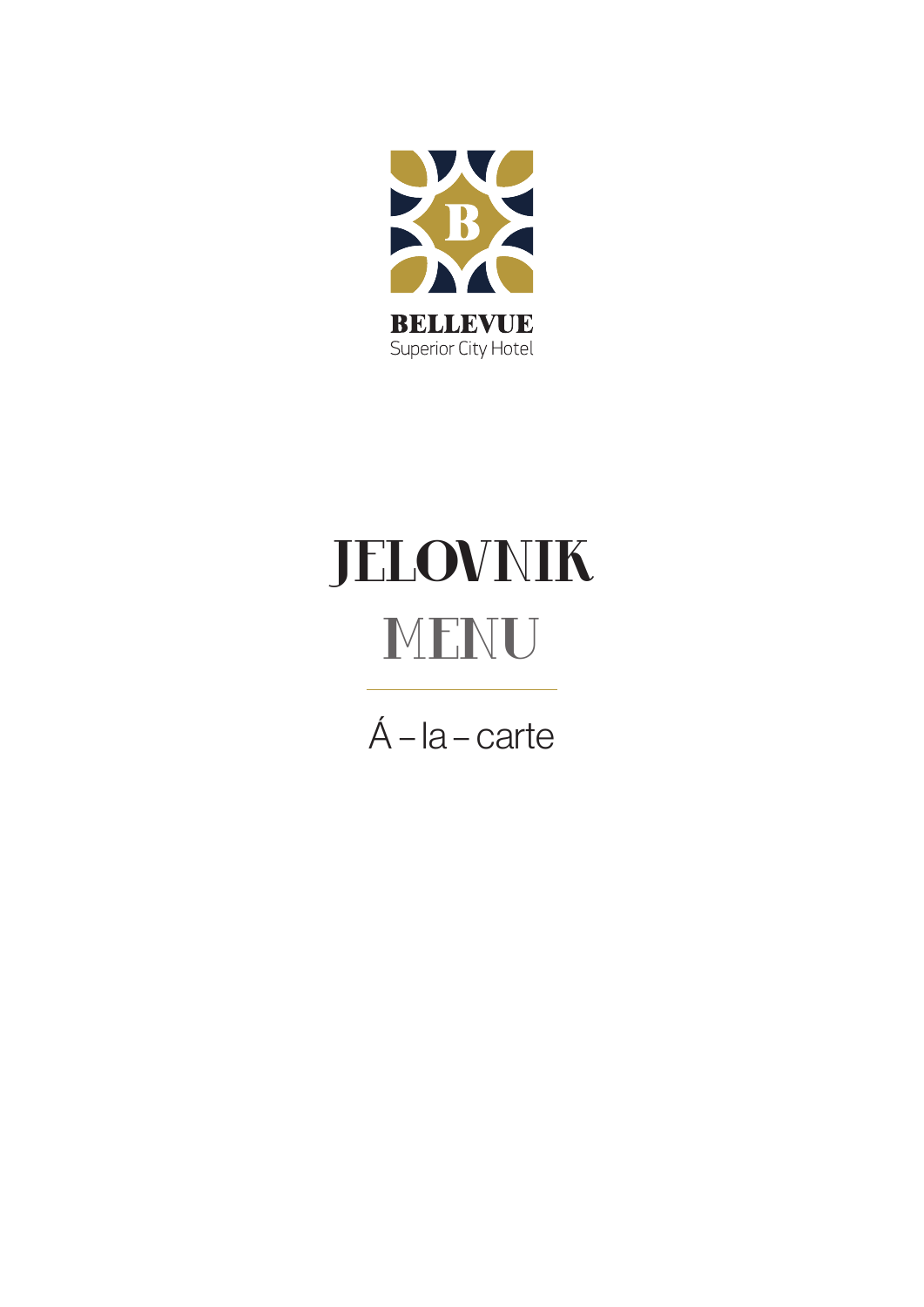Cijene su izražene u kunama.

\* Cijene u eurima (€) su informativnog karaktera. PDV i porez na potrošnju su uračunati u cijenu. Zabranjena prodaja i konzumiranje alkohola osobama mlađim od 18 godina.

Prigovor na uslugu potrošač može podnijeti u pisanom obliku na e-mail: manager@bellevuehotel.hr ili poštom na adresu Obala hrvatske mornarice 1, 22000 Šibenik, Hrvatska.

All prices are expressed in Croatian kuna.

\* Prices in Euros (€) are informative.

VAT and consumption tax are included in the price. It is forbidden to sell or supply alcohol beverages to minors

under the age od 18.

The customer can be submitted in writing via e-mail:manager@bellevuehotel.hr or mail: Obala hrvatske mornarice 1, 22000 Šibenik, Croatia.

RIVA SUNCA d.o.o. Obala hrvatske mornarice 1 22000 Šibenik, HR OIB: 94337362035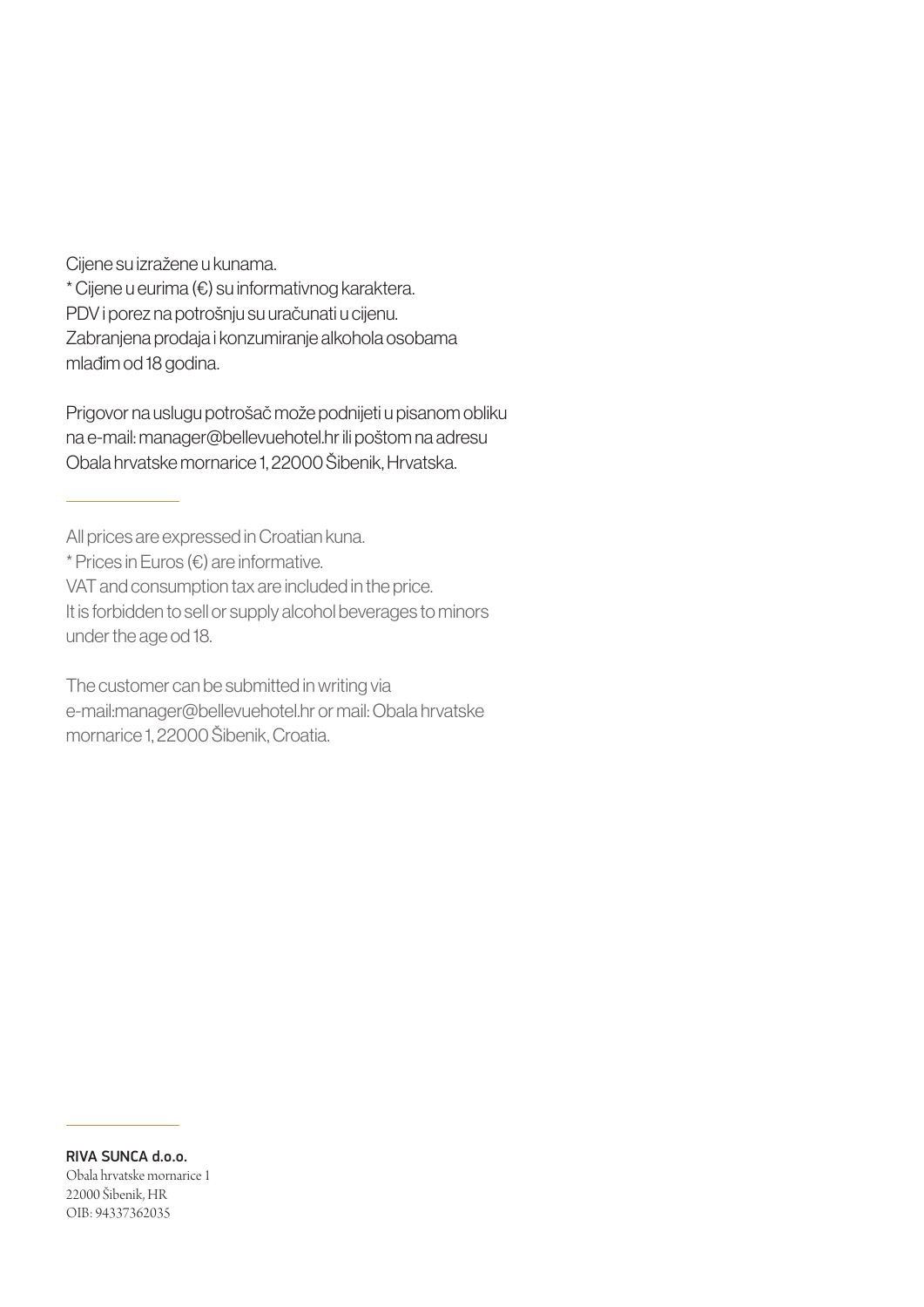#### TVARI ILI PROIZVODI KOJI UZROKUJU ALERGIJE ILI INTOLERANCIJE

#### SUBSTANCES OR PRODUCTS THAT CAUSE ALLERGIES OR INTOLERANCE



ŽITARICE KOJE SADRŽE GLUTEN: PŠENICA, RAŽ, JEČAM, ZOB ILI NJIHOVI SOJEVI DOBIVENI HIBRIDIZACIJOM TE PROIZVODI OD TIH ŽITARICA / CEREALS CONTAINING GLUTEN: WHEAT, RYE, BARLEY, OATS OR THEIR STRAINS OBTAINED BY HYBRIDIZATION AND PRODUCTS FROM THESE CEREALS

RAKOVI I PROIZVODI OD RAKOVA / CRABS AND CRAB PRODUCTS

JAJA I PROIZVODI OD JAJA / EGGS AND EGG PRODUCTS





KIKIRIKI I PROIZVODI OD KIKIRIKIJA / PEANUT AND PEANUT PRODUCTS

ZRNA SOJE I PROIZVODI OD SOJE / SOYBEANS AND SOYA PRODUCTS

MLIJEKO I MLIJEČNI PROIZVODI (UKLJUČUJUĆI LAKTOZU) / MILK AND MILK PRODUCTS (INCLUDING LACTOSE)

ORAŠASTO VOĆE, BADEMI, LJEŠNJACI, ORASI, INDIJSKI ORAŠČIĆI, PEKAN ORASI, PISTACIJE, MAKADAMIJE ILI KVINSLANDSKI ORASI TE NJIHOVI PROIZVODI / NUTS, ALMONDS, HAZELNUTS, WALNUTS, CASHEWS, PECANS, BRASIL NUTS, PISTACHIOS, MACADAMIA NUTS OR QUEENSLAND NUTS AND THEIR PRODUCTS



CELER I NJEGOVI PROIZVODI / CELERY AND CELERY PRODUCTS

GORUŠICA I PROIZVODI OD GORUŠICE / MUSTARD AND MUSTARD PRODUCTS

SJEME SEZAMA I PROIZVODI OD SJEMENA SEZAMA / SESAME SEEDS AND SESAME SEED PRODUCTS

SUMPORNI DIOKSID I SULFITI PRI KONCENTRACIJAMA VEĆIM OD 10MG/KG / SULFUR DIOXIDE AND SULPHITES AT CONCENTRATIONS HIGHER THAN 10MG/KG



LUPINA I PROIZVODI OD LUPINE / SHELL AND SHELL PRODUCTS

MEKUŠCI I PROIZVODI OD MEKUŠACA / MOLLUSCS AND MOLLUSC PRODUCTS

Cijenjeni gosti, zbog dodatnog opreza molimo Vas da prilikom Vaše narudžbe naglasite osoblju svoje prehrambene navike, alergije ili ako imate intoleranciju na neku namirnicu, kako biste bezbrižno uživali u svojem jelu.

Dear guests, for extra caution, please emphasize to the staff your eating habits, allergies or if you have an intolerance to any food, so that you can enjoy your meal without worries.

## Dobar tek / Bon Appétit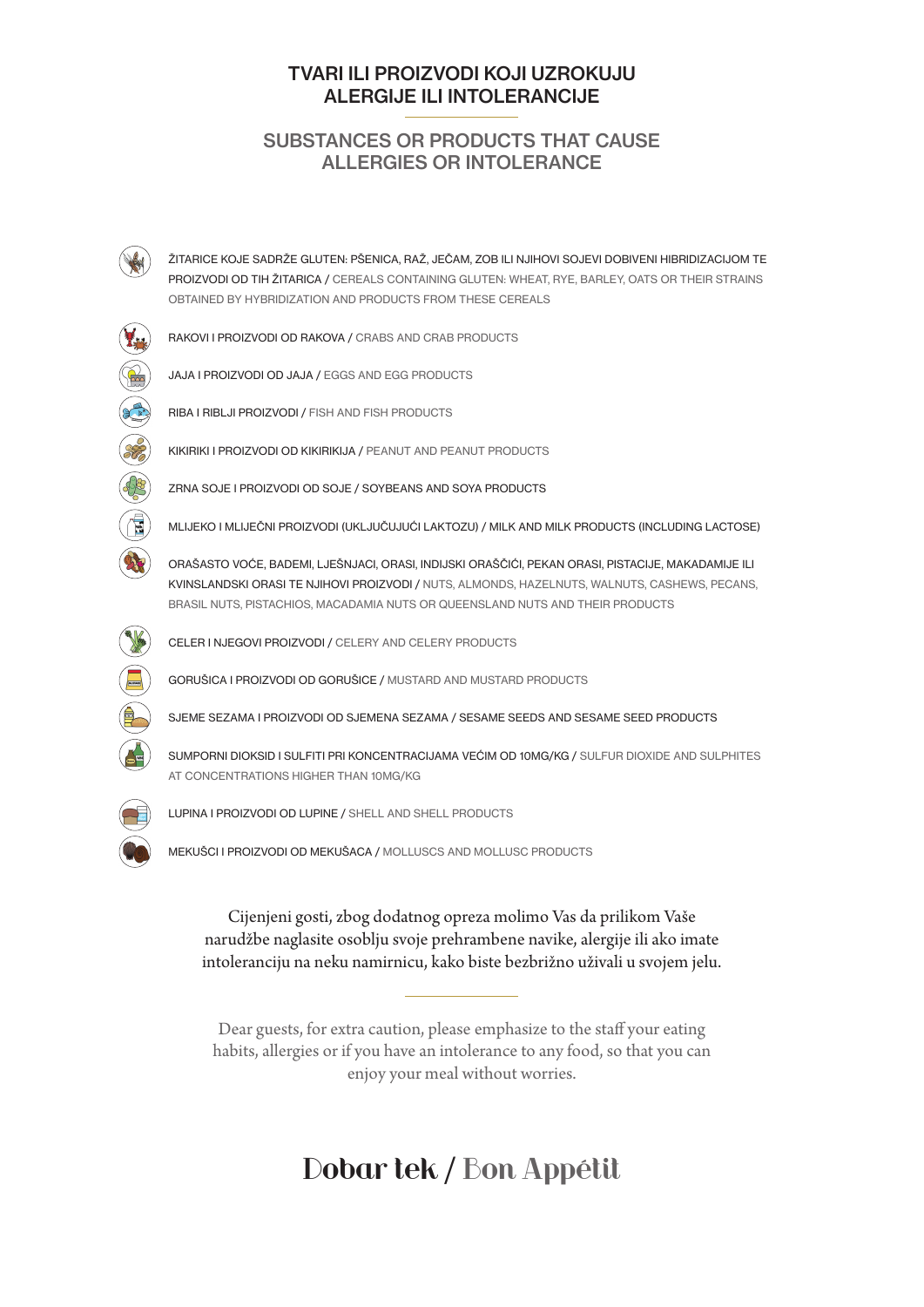| Predjela /                                                                                                                                                                 | Kn  | *Eur |
|----------------------------------------------------------------------------------------------------------------------------------------------------------------------------|-----|------|
| <b>Appetizers</b>                                                                                                                                                          |     |      |
| DALMATINSKA PLATA / DALMATIAN PLATTER                                                                                                                                      | 185 | 24.7 |
| Domaći pršut / 2 vrste domaćeg sira / cherry rajčice / suhe rajčice / slatke papričice /<br>masline                                                                        |     |      |
| Domestic prosciutto / 2 types of domestic cheese / cherry tomatoes / dried tomatoes /<br>peppadews / olives                                                                |     |      |
| <b>DIMLJENA TUNA / SMOKED TUNA</b>                                                                                                                                         | 135 | 18   |
| File dimljene tune / salata / cherry rajčice / kapari / masline / sir grana padano<br>Smoked tuna fillet / salad / cherry tomatoes / capers / olives / grana padano cheese |     |      |
| <b>CEZAR SALATA / CAESAR SALAD</b>                                                                                                                                         | 95  | 12.7 |
| Piletina / slani inčuni / cezar umak / cherry rajčice / hrskava panceta / zelena salata /<br>krutoni / sir grana padano                                                    |     |      |
| Chicken / anchovies / caesar sauce / cherry tomatoes / crispy bacon / iceberg salad /<br>croutons / grana padano cheese                                                    |     |      |
| <b>GRČKA SALATA / GREEK SALAD</b>                                                                                                                                          | 75  | 10   |
| Kalamata masline /ljubičasti luk /cherry rajčice / feta sir /paprika / krastavac                                                                                           |     |      |

Calamata greek olives / onion /cherry tomatoes / feta cheese / pepper / cucumber

| Juhe $/$<br><b>Soups</b>                                                                      | Kn | *Eur |
|-----------------------------------------------------------------------------------------------|----|------|
| <b>JUHA DANA / SOUP OF THE DAY</b>                                                            | 40 | 5.4  |
| $\mathbf{T}_{\text{total}}$ or $\mathbf{m} \cdot \mathbf{r}$ is $\mathbf{r} \cdot \mathbf{r}$ |    |      |

| 1 destemme i rizoti /<br>Pasta & Risotto                                                                                                                | Kn  | *Eur |
|---------------------------------------------------------------------------------------------------------------------------------------------------------|-----|------|
| <b>SKRADINSKI RIŽOTO / SCARDONA RISOTTO</b>                                                                                                             | 130 | 17.4 |
| Teletina / piletina / hrskavi pršut / korjenasto povrće / sir grana padano<br>Veal/chicken / chrispy prosciutto / root vegetables / grana padano cheese |     |      |
| RIŽOT OD KOZICA / PRAWN RISOTTO                                                                                                                         | 120 | 16   |
| Riža / kozice / češnjak / bijelo vino<br>Rice / prawns / garlic / white wine                                                                            |     |      |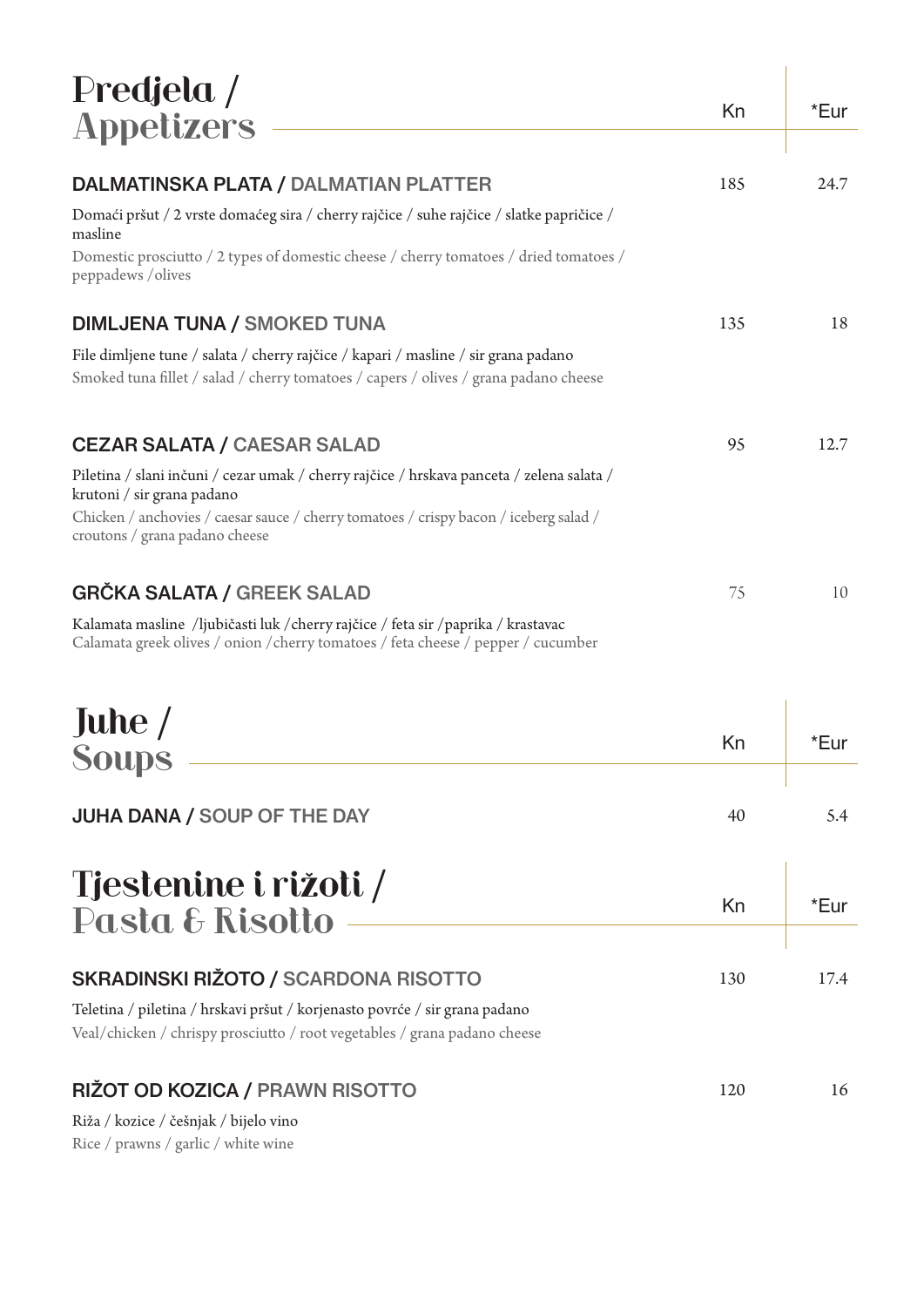| PLJUKANCI S PILETINOM I VRHNJEM /<br><b>PASTE WITH CHICKEN AND CREAM</b>                                                              | 120 | 16   |
|---------------------------------------------------------------------------------------------------------------------------------------|-----|------|
| Tjestenina / pileći file / vrhnje / brie sir / hrskava panceta<br>Istrian pasta / chicken fillet / cream / brie cheese / crispy bacon |     |      |
| <b>TJESTENINA S BOSILJKOM / PASTE ALLA GENOVESE</b>                                                                                   | 115 | 15.4 |
| Tjestenina / domaći umak od bosiljka / pinjoli / maslinovo ulje / cherry rajčice / sir<br>grana padano                                |     |      |
| Pasta fusilli / homemade basil sauce / pine nuts / olive oil / cherry tomatoes / grana<br>padano chesse                               |     |      |
| TJESTENINA SA ŠALŠOM / PASTE ALL'ARABIATTA                                                                                            | 85  | 11.4 |
| Tjestenina / dalmatinska šalša / pinjoli / chilli / crne masline / češnjak / cherry rajčice<br>/ sir grana padano                     |     |      |
| Pasta penne / tomato sauce / pine nuts / chilli / black olives / garlic / cherry tomatoes /<br>grana padano cheese                    |     |      |

## Vege kutak / Veggie corner Kn \*Eur VEGETERIJANSKA PLATA / VEGGIE PLATTER 100 13.4 Pečene paprike / pire od muškatne tikve / punjene gljive / vege pljeskavica Roasted peppers / butternut squash purée / stuffed mushrooms / veggie burger RIŽOT OD POVRĆA / VEGGIE RISOTTO 100 13.4 Riža / šampinjoni / paprike / cherry rajčice / tikvice / začinsko bilje Rice / mushrooms / peppers /cherry tomatoes / zucchini / dalmatian herbs VEGE / VEGGIE BURGER 110 14.7 Pecivo / šampinjoni / crveni luk / cheddar sir / crvena paprika /vege majoneza / pommes frites

Buns / mushrooms / red onion / chedar cheese / red pepper / veggie mayonnaise / French fries

# Glavna jela / Main dishes Main dishes Kn Kn The Main dishes

# Mesna jela / Meat selection

### BIFTEK / BEEF (TENDERLOIN) STEAK 235 31.4

Biftek Tenderloin steak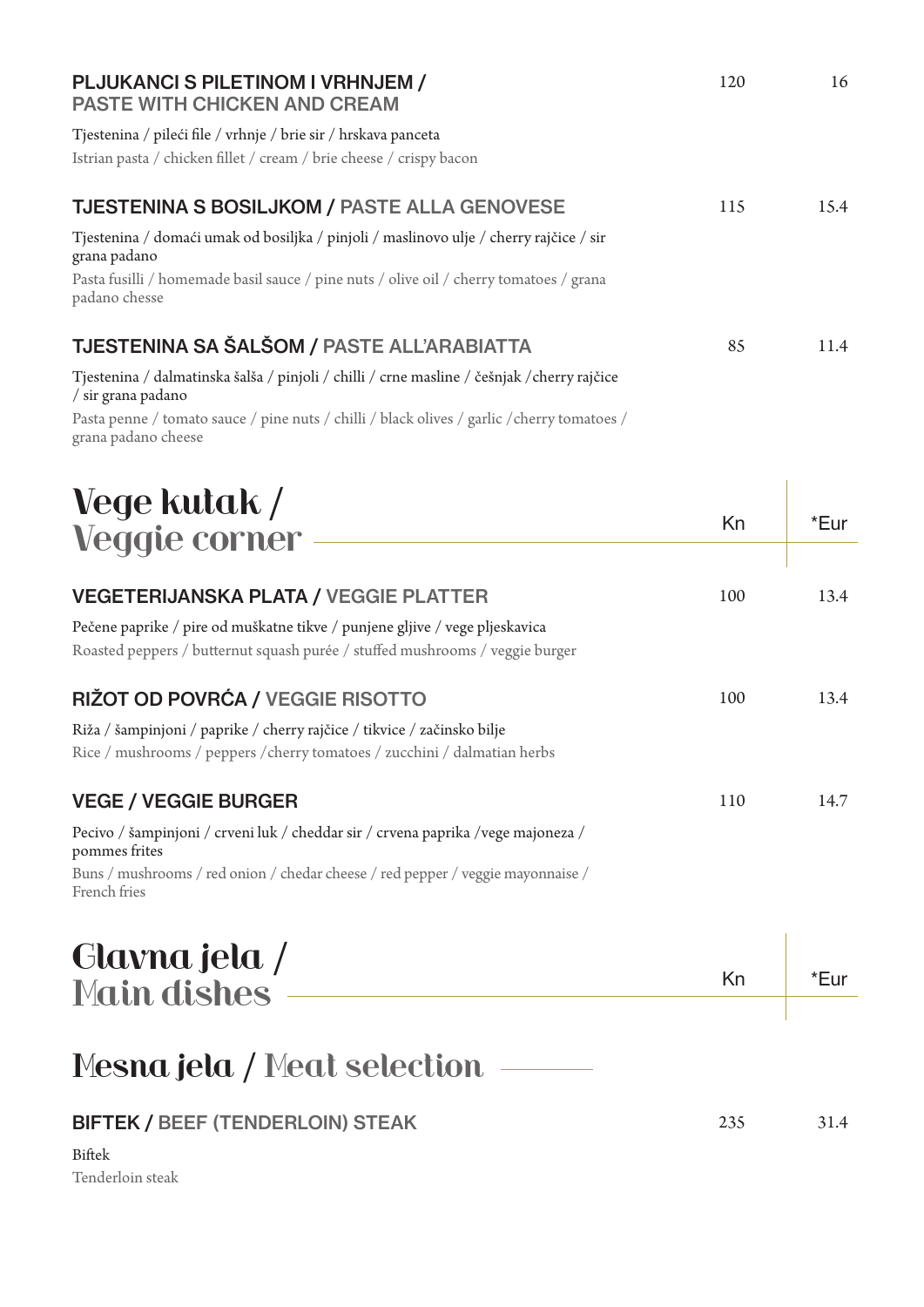| DALMATINSKA PAŠTICADA / DALMATIAN PAŠTICADA                                                                                                                                    | 175 | 23.4 |
|--------------------------------------------------------------------------------------------------------------------------------------------------------------------------------|-----|------|
| Juneći frikando / njoke / panceta / korjenasto povrće / luk / crno vino<br>Beef fricando / gnocchi / bacon / root vegetables / onion / red wine                                |     |      |
| <b>JANJEĆI KOTLETI / LAMB CHOP</b>                                                                                                                                             | 165 | 22   |
| Janjeći kotleti / peršin / pire od celera / bijela ljutika / tzatziki grčki umak<br>Lamb chops / parsley / celery purée / pickled silverskin onion / tzatziki Greek sauce      |     |      |
| <b>RIB EYE STEAK</b>                                                                                                                                                           | 145 | 19.4 |
| Juneći ramstek<br>Rump (sirloin) steak                                                                                                                                         |     |      |
| <b>TAGLIATA OD RAMSTEKA / TAGLIATA RUMP (SIRLOIN) STEAK</b>                                                                                                                    | 140 | 18.7 |
| Rezani juneći ramstek / cherry rajčice / sir grana padano / salata / aceto balsamico<br>Sliced sirloin steak / cherry tomatoes / grana padano cheese / salad / aceto balsamico |     |      |
| <b>SVINJSKI LUNGIĆ / PORK MEDALLIONS</b>                                                                                                                                       | 120 | 16   |
| Svinjski file / brokula / pire od muškantne tikve<br>Pork fillet / broccoli / butternut squash puree                                                                           |     |      |
| <b>BURGER BELLEVUE</b>                                                                                                                                                         | 120 | 16   |
| Juneći burger / džem crvenog luka / cheddar sir / hrskava panceta / rajčice / salata /<br>pommes frites / pecivo                                                               |     |      |
| Beef / onion jam / cheddar cheese / chrispy bacon / tomatoes / lettuce / French fries / buns                                                                                   |     |      |
| PILEĆI MEDALJONI / BREADED CHICKEN NUGGETS                                                                                                                                     | 110 | 14.7 |
| Panirani pileći medaljoni / pommes frites / umak od majoneze i ketchupa<br>Breaded chicken nuggets / French fries / mayonnaise&ketchup souce                                   |     |      |
| Riblja jela / Fish selection                                                                                                                                                   | Kn  | *Eur |
| <b>ŠKAMPE NA BUZARU / SHRIMPS STEW</b>                                                                                                                                         | 195 | 26   |
| Škampe / rajčice / češnjak / bijelo vino / palenta<br>Shrimps / tomatoes / garlic / white wine / corn polenta                                                                  |     |      |
| <b>BRANCIN U PAPIRU / SEA BASS "EN PAPILLOTE"</b>                                                                                                                              | 165 | 22   |
| File brancina / sezonsko povrće / bijelo vino / masline / kapare<br>Sea bass fillet / seasonal vegetables / white wine / olives / cape                                         |     |      |
| PEČENA ORADA / ROASTED GILT-HEAD BREAM                                                                                                                                         | 120 | 16   |
| Orada / blitva na dalmatinski / češnjak / maslinovo ulje<br>Sea bream / dalmatian swiss chard / garlic / olive oil                                                             |     |      |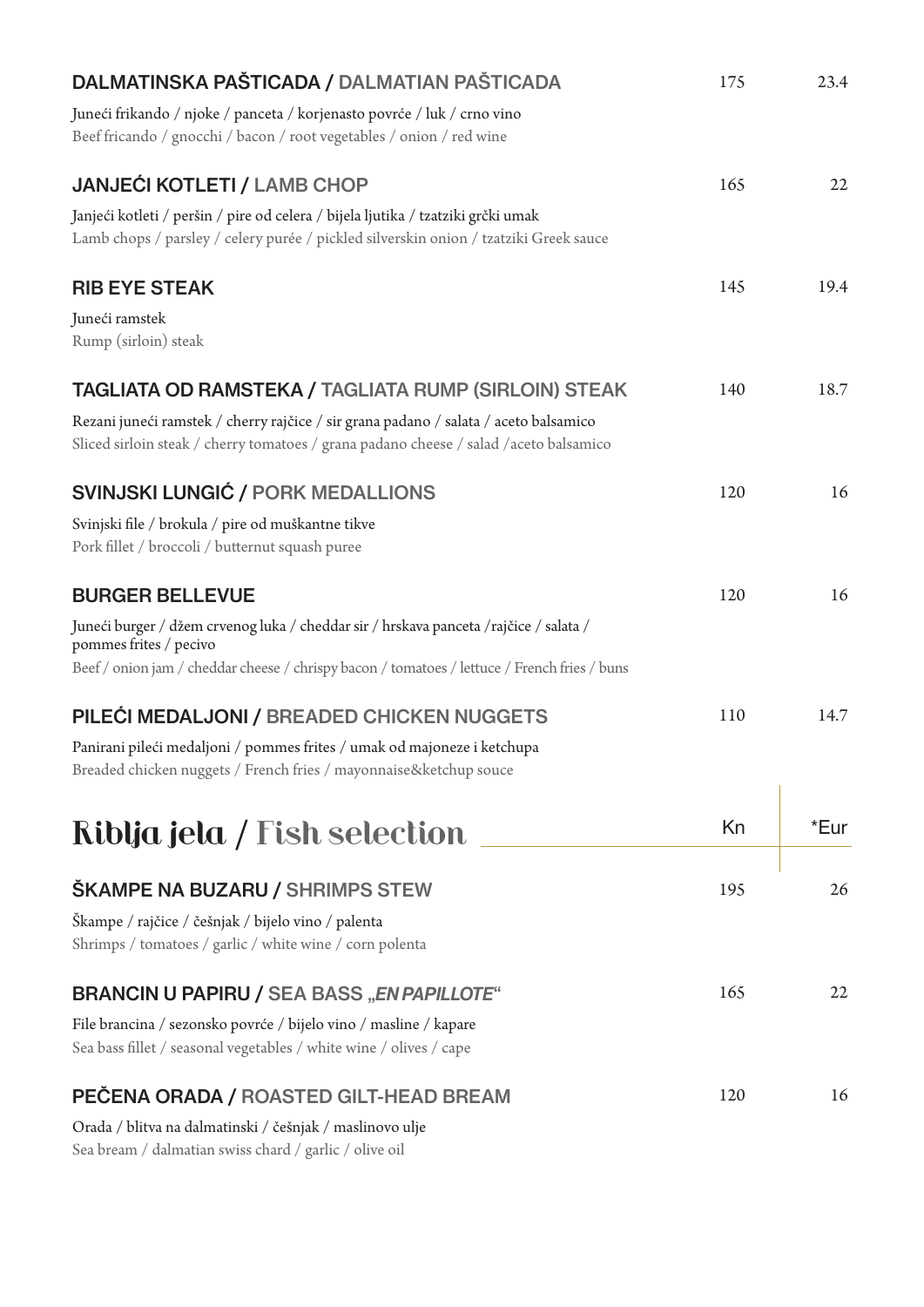### PEČENE LIGNJE / ROASTED SQUIDS 120 16

Lignje / biltva na dalmatinski / češnjak / maslinovo ulje Squids / dalmatian swiss chard / garlic / olive oil

| Prilozi /                                                                                          |     |                |
|----------------------------------------------------------------------------------------------------|-----|----------------|
| <b>Side dishes</b>                                                                                 | Kn  | *Eur           |
|                                                                                                    |     |                |
| <b>POMMES FRITES / FRENCH FRIES</b>                                                                | 30  | $\overline{4}$ |
| <b>PEKARSKI KRUMPIR / WEDGES</b>                                                                   | 35  | 4.7            |
| <b>BLITVA NA DALMATINSKI / DALMATIAN SWISS CHARD</b>                                               | 35  | 4.7            |
| PIRE OD MUŠKANTNE TIKVE / BUTTERNUT SQUASH PURÉE                                                   | 35  | 4.7            |
| POVRĆE NA ŽARU / ROASTED VEGETABLES                                                                | 45  | 6              |
| <b>MARINIRANO POVRĆE / MARINATED VEGETABLES</b>                                                    | 45  | 6              |
|                                                                                                    |     |                |
| Salate /                                                                                           |     |                |
| <b>Salads</b>                                                                                      | Kn  | *Eur           |
|                                                                                                    |     |                |
| <b>SEZONSKA SALATA / SEASONAL SALAD</b>                                                            | 35  | 4.7            |
| SALATA OD RAJČICE / TOMATO SALAD                                                                   | 35  | 4.7            |
| RAJČICE S MOZZARELLOM / CAPRESE SALAD                                                              | 40  | 5.4            |
| <b>SALATA OD KUPUSA / CABBAGE SALAD</b>                                                            | 25  | 3.4            |
|                                                                                                    |     |                |
| Deserti/                                                                                           |     |                |
| <b>Desserts</b>                                                                                    | Kn  | *Eur           |
|                                                                                                    |     |                |
| <b>DESERT DANA / DESSERT OF THE DAY</b>                                                            | 40  | 5.4            |
| SELEKCIJA PREMIUM SIREVA / PREMIUM CHEESE SELECTION                                                | 135 | 18.0           |
| 3 vrste domaćeg kvalitetnog sira / džem od smokve / orasi / marinirane crvene paprike<br>/ masline |     |                |
| 3 typs of domestic premium cheese / fig jam / walnuts / marinated red peppers / olives             |     |                |
| <b>KUGLICA SLADOLEDA / ICE CREAM SCOOP</b>                                                         | 12  | 1.6            |
| <b>VOĆNA PLATA / FRUIT PLATTER</b>                                                                 | 80  | 10.7           |
| Sezonsko voće<br>Seasonal fruit                                                                    |     |                |